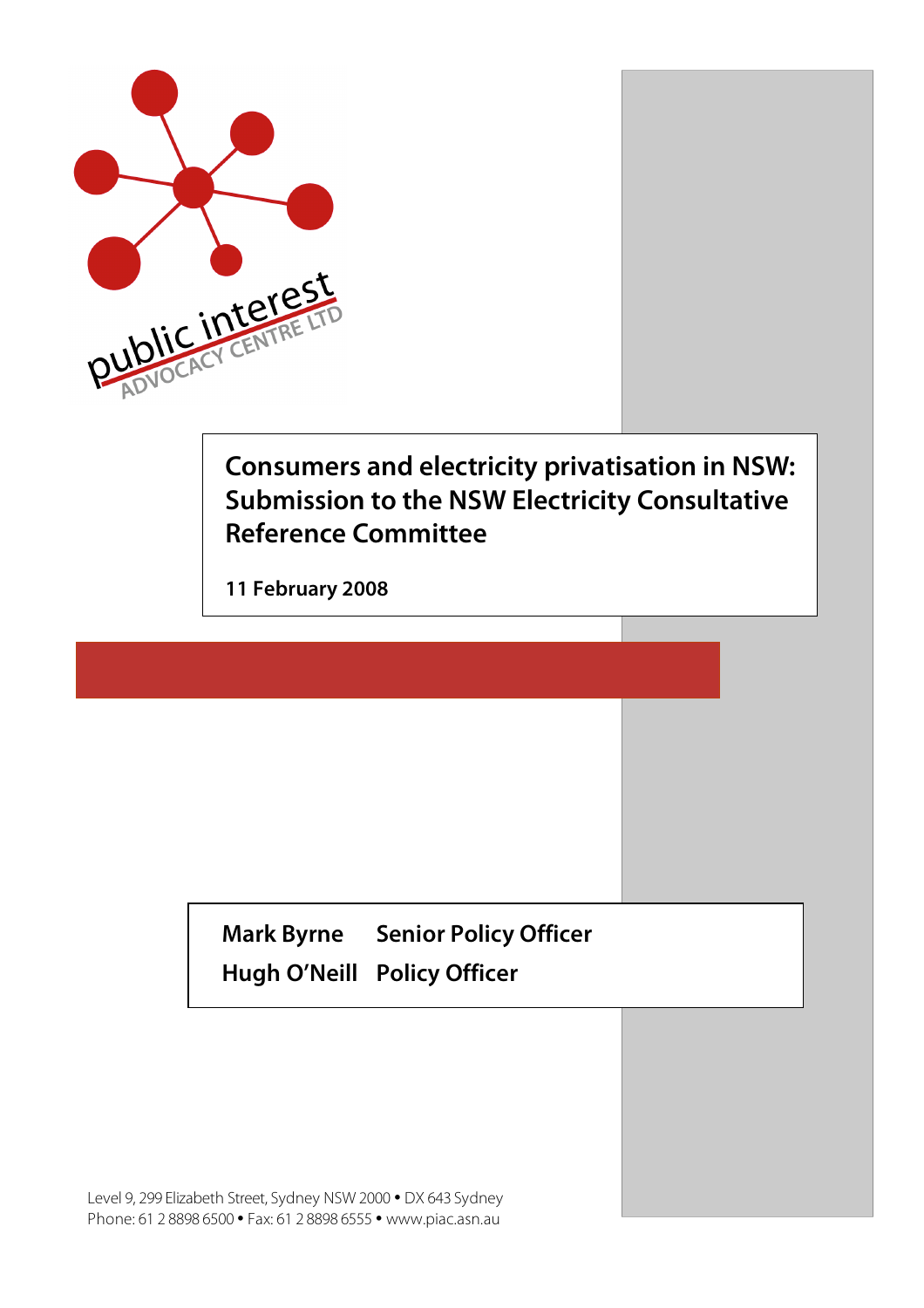# **Introduction**

### **Public Interest Advocacy Centre**

The Public Interest Advocacy Centre (**PIAC**) is an independent, non-profit law and policy organisation that identifies public interest issues and works co-operatively with other organisations to advocate for individuals and groups affected.

PIAC seeks to promote a just and democratic society by making strategic interventions on public interest issues in order to:

- expose unjust or unsafe practices, deficient laws or policies;
- promote accountable, transparent and responsive government;
- encourage, influence and inform public debate;
- promote the development of law—both statutory and common—that reflects the public interest; and
- develop community organisations to pursue the interests of the communities they represent.

### **Energy + Water Consumers' Advocacy Program (EWCAP)**

This Program was established at PIAC asthe Utilities Consumers' Advocacy Program (**UCAP**) in 1998 with NSW Government funding. The aim of the Program isto develop public policy positions and advocate in the interests of low-income and other residential consumersin the NSW energy and water markets. PIAC receives policy input to this work from a community-based reference group.

### **NSW Electricity Consultative Reference Committee Inquiry**

PIAC appreciates the opportunity to make a written submission to the Consultative Reference Committee. This submission provides:

- recommendations to the Committee on how to safeguard the public interest in the current privatisation process;
- responsesto the 12 criteria to be examined by the Committee in assessing the impact of the plan, including recommendations for protecting consumers, encouraging sustainability and restructuring the industry; and
- a brief discussion of the question of whether the public interest would be betterserved by selling the retailers, but retaining the generators in public hands.

PIAC's submission largely reflects the report it commissioned from the Institute for Sustainable Futures at the University of Technology, Sydney in late 2007, Electricity Supply in NSW: Alternatives to Privatisation (**the ISF Report**) 1 , which has been provided to all Committee members and which constitutes Appendix 1 of this submission. In thisreport, the Institute analysed the September 2007 report for the NSW Government prepared

 <sup>1</sup> The report is available on the PIAC website www.piac.asn.au/publications/pubs/isf101207\_20071210.html and in hard copy on request from PIAC, by e-mail to piac@piac.asn.au.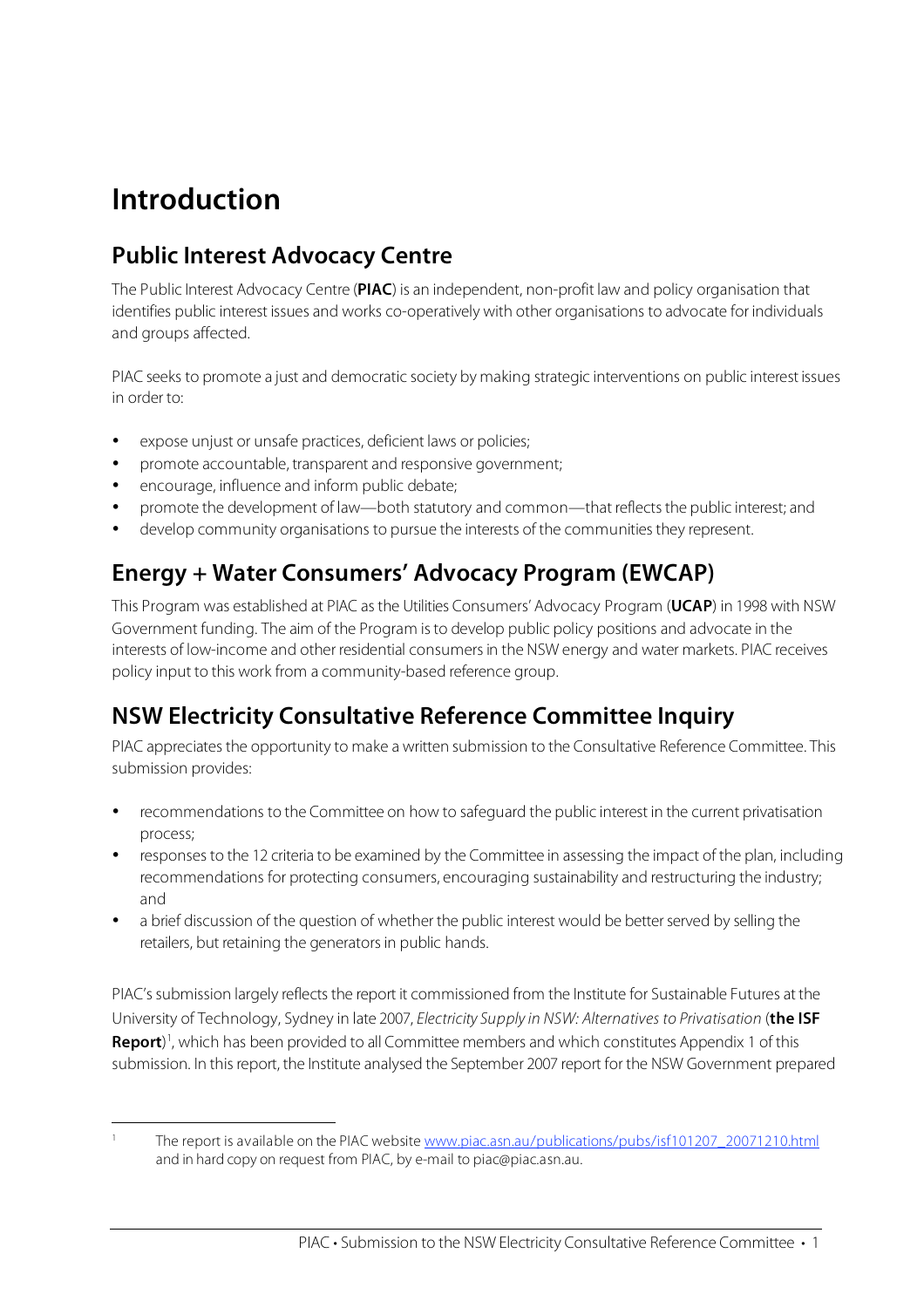by Professor Anthony Owen, Inquiry into Electricity Supply in NSW (**the Owen Report**) and explored several alternative scenarios for securing the future energy supply of NSW.

Due to the short time frame allowed, PIAC's recommendations are relatively brief, but can be elaborated on in further discussions with the Committee.

### **The Government's approach to privatisation**

PIAC has a number of concerns about the process implemented by the NSW Government to progress its plans to privatise aspects of the NSW energy market. Of particular concern has been the lack of transparency and accountability to the NSW public, the lack of effective community consultation and the hasty processes being implemented.

For the reasons outlined below and in previous commentary on the proposed privatisation<sup>2</sup>, PIAC does not consider this an appropriate time to lease the State-owned electricity generators and sellthe retailers. At the very least, the process should be delayed until after the Consultative Reference Committee delivers its report to the Government. Even more critically, given that the Government has no electoral mandate for electricity privatisation itshould be debated in Parliament and the public should be actively engaged—for example, through community forums around NSW.

Even if the argument that a new baseload powerstation is needed by 2014 is accepted, there is no evidence that a more expansive and inclusive consultative process would render its construction and commissioning impossible by that time.

It is unclear what steps the Government has already taken to implement its privatisation plan, other than setting up the current Committee. As the process is likely to be somewhat protracted, there should be a range of measuresimplemented as a matter of urgency to ensure public accountability and transparency. These include:

- More time should be granted to the Committee for its inquiry and to the public to make submissions to the Committee's inquiry.
- The establishment of a dedicated website with all relevant information and a central point of contact for media and related enquiries.
- Public disclosure of what contracts and other arrangements have already been entered into with financial and legal advisors.
- All current and future contracts should be publicly available, with no exclusions for so-called commercialin-confidence information.
- The Committee's hearings should be recorded and made available to the public.
- A timetable for the privatisation process should be made available on the dedicated website referred to above.

<sup>&</sup>lt;sup>2</sup> See articles by PIAC staff at www.onlineopinion.com.au (9 January 2008) and www.newmatilda.com (29 January 2008).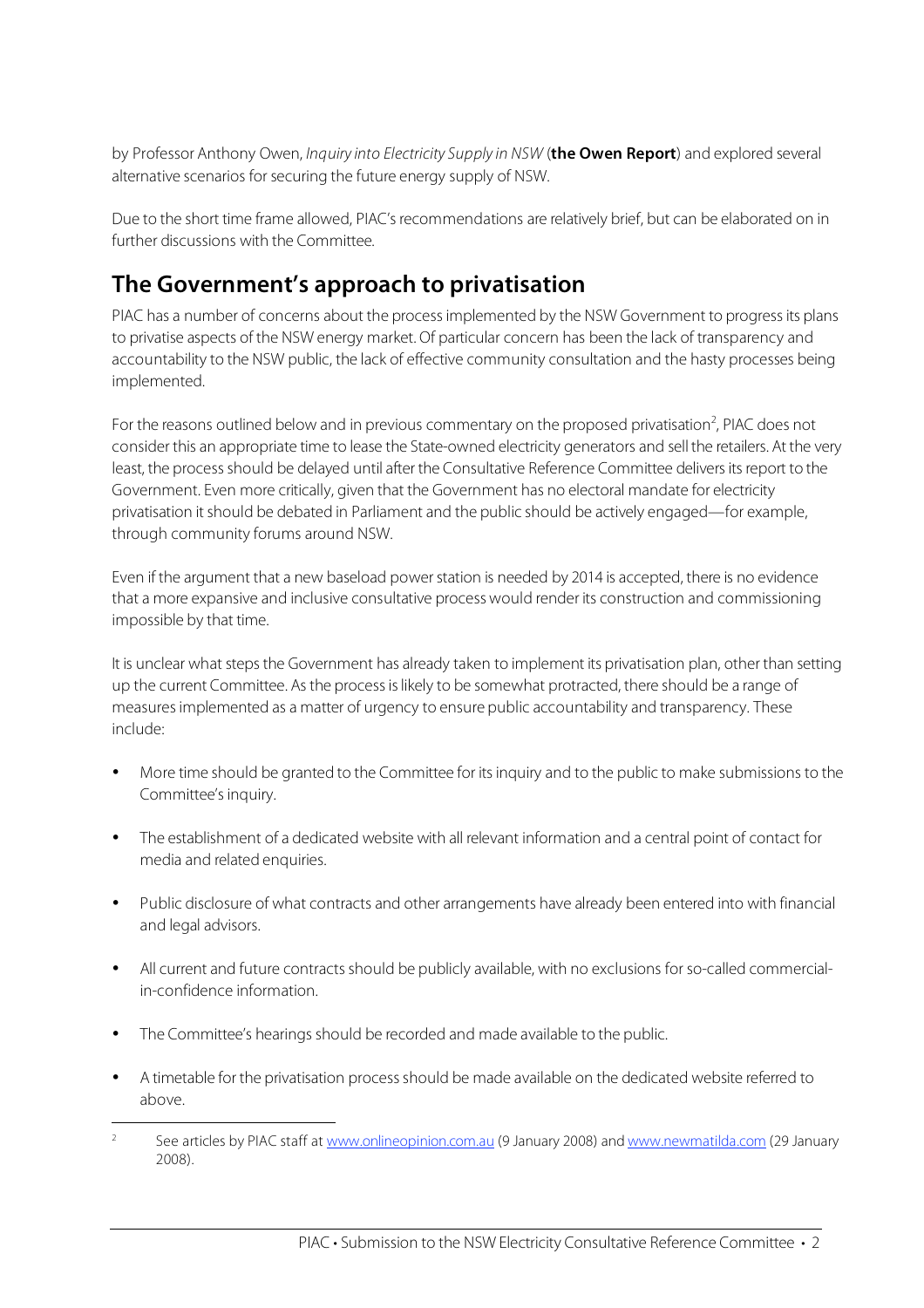### **Response to the Committee's criteria for impact assessment**

#### **1. The direct and indirect social usefulness of a public asset, service or utility**

The market for electricity isin many ways unique. Electricity is an essential service used by all consumers across Australia. Except in rare and exceptional circumstances, a regular connection to electricity supply is not discretionary or optional. Electricity supports fundamental human needsincluding safe food (storage, preparation) and safe shelter (hygiene, lighting, temperature control). Electricity supports equipment that is critical to wellbeing and independence (health, communication). Beyond these fundamentals, electricity supports community engagement and family life (social interactions, employment and education).<sup>3</sup>

PIAC's research has shown that those who are disconnected from utility services suffer significant psychological distress, with increased feelings of anxiety and isolation. Not having accessto the utility service led to a range of other problems, such as an inability to use medical equipment, the raising of fire hazard levels, and harming children's education. 4

It is therefore evident that this public asset is of fundamental social usefuleness.

Historically the NSW Government has taken responsibility for delivering this service and has built up a wealth of infrastructure, paid for by taxpayers and electricity consumers. If the Government wishes to sell these assets, the onus is on it to justify the sale as being in the public interest—both in the short and long term—and to ensure that standards of consumer protection and environmental sustainability as well as safety and security would be at least commensurate with those that currently apply. For the reasons discussed below, in PIAC's view it has not done so.

**2. The original purpose of the enterprise and whether that purpose remains valid, is being appropriately addressed through existing arrangements or could be satisfied by alternative arrangements;**

#### **and**

#### **3. Where the original purpose (as discussed above) has become redundant, the other social, redistributive or regulatory roles that have evolved must be taken into account;**

Undersection 8 of the State Owned Corporations Act 1989 (NSW) (**the SOC Act**), the objectives of State Owned Corporations are not only to be successful businesses, but also to 'exhibit a sense of social responsibility', to 'conduct … operations in compliance with the principles of ecologically sustainable development' and the 'exhibit a sense of responsibility towards regional development and decentralisation'.

By contrast, under section 125 of the Corporations Act 2001 (Cth), private companies are limited by their own constitutions, developed by shareholders and company directors (consistent with that Act), and are therefore

National Consumer Roundtable Energy, Charter for the Principles of Energy Supply, November 2006.

<sup>5</sup> Ross, A Wallace & D Rintoul, Cut Off: The impact of utility disconnections (2005), report prepared by Urbis Keys Young for the Public Interest Advocacy Centre., 19-21.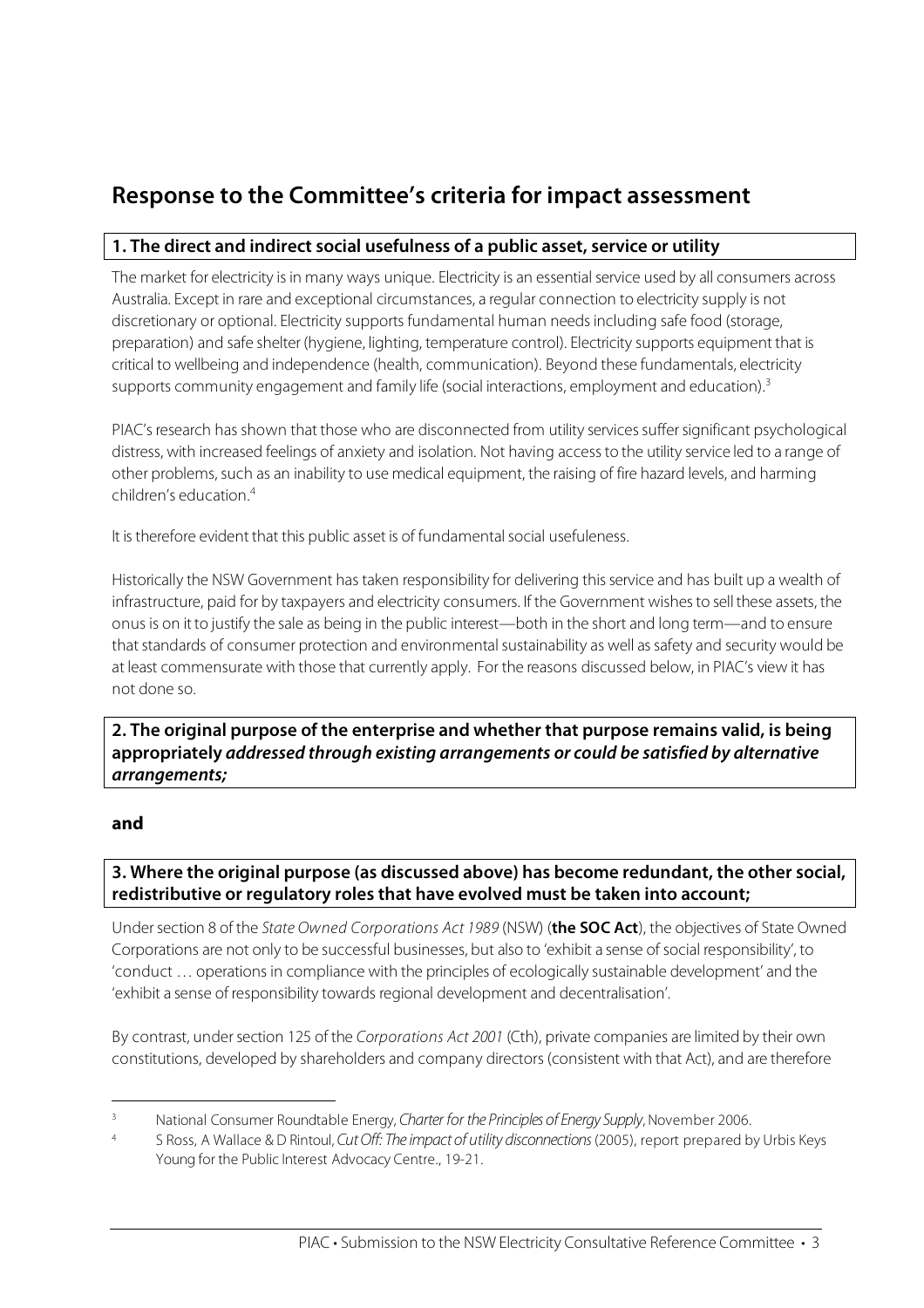responsible above all for delivering good financial outcomes forshareholders. Any social or environmental objectivesthey choose to adopt are not mandated and remain largely unregulated.

Asindicated in Criteria 1, the delivery of electricity plays an integral part in promoting the welfare and wellbeing of the community. PIAC believes that SOCs, with their broader objectives guidelines, are better placed than private companies to ensure the original purpose.

Indeed, the original purposesfor the electricity industry being in public hands are becoming more important with the increasing need to consider the greenhouse and other environmental impacts of the electricity industry; and because a carbon price is likely to lead to substantially higher retail prices in coming years. PIAC therefore considers that Government ownership continues to be appropriate for the electricity industry.

#### **4. The retention value of the enterprise measured against its sale value. Any calculation of retention value should incorporate both commercial and non–commercial functions;**

The Government-owned generators and retailers in NSW currently provide the Government a significant income in the form of dividends and tax payments, currently amounting to around \$1.7 billion per year. <sup>5</sup> The Owen Report suggested that the sale value of the electricity assets could be around \$10 billion.<sup>6</sup> Therefore the retention value would be greater than the sale value within six years of the date of sale of the electricity assets. This suggests that selling NSW electricity assets is not in the long-term interests of the State, taxpayers or consumers.

Further, much has been said about privatisation allowing the NSW Government to avoiding the cost of investing in the industry. However, there are significant doubts about the real cost of the new investment needed to ensure the long-term viability of the industry, with the ISF Report suggesting it could be as low as \$4 billion, comprising \$2 billion for a combined cycle (baseload) gas plant and \$2 billion for the retailersto acquire peaking plants. 7

Avoiding risk to NSW taxpayersthrough losses on hedging contracts has been argued as another reason for the Government to divest itself of electricity assets. However, privatising the risk does not avoid the fact that consumers will pay for higher prices on the spot market no matter who owns the assets. If either the Government or private companies are sufficiently vertically integrated to cover most of their demand, the price they charge and/or pay each other islargely irrelevant, and any losses are paper losses only. Thisis, in fact, a good reason to retain public ownership, as the wider spread of generators and retailers means the risk is spread.

Investment in new infrastructure will need to take place regardless of whether or not the industry is privatised. The people of NSW will eventually pay for that infrastructure investment, either astaxpayers or as consumers. The question is what approach provides the best deal for consumers. As discussed in the Unions NSW submission to the Owen Report, governments generally have access to credit at better rates than private companies.<sup>8</sup> This suggests that it is in the best interests of residential consumers for the NSW Government to be responsible for the investment and to retain the benefit of the new infrastructure.

 <sup>5</sup> Total profits for Eraring, Delta and Macquarie in 2006/07 were \$589 million, according to <sup>a</sup> document released by WorkingNSW on 25 January 2008 and compiled from the companies' financial reports. Total payments from SOCs to the Government were \$1,203 million, according to NSW State Government Budget Papers.

<sup>&</sup>lt;sup>6</sup> Professor Anthony Owen, *Inquiry into Electricity Supply in NSW* (2007) 6-27.

<sup>&</sup>lt;sup>7</sup> Institute of Sustainable Futures, Electricity Supply in NSW: Alternatives to Privatisation (2007) 19.

<sup>8</sup> Unions NSW: Submission to the Owen Inquiry into Electricity Supply in NSW (2007) 8.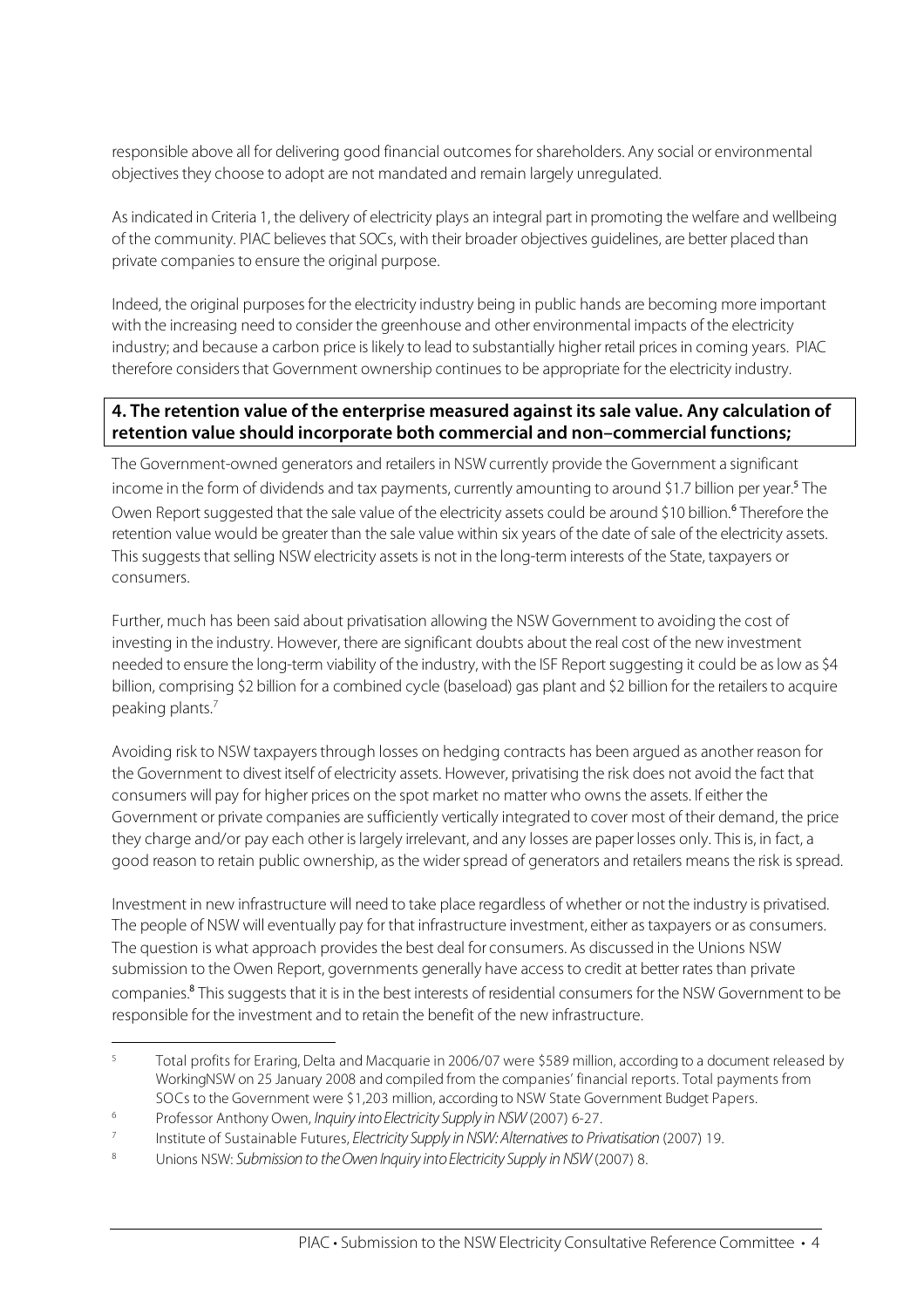Thirdly, the NSW Government hasthe responsibility for the provision of this essential service. Outsourcing the means to provide this service will not remove this responsibility. In other words, profits may be privatised, but much of the underlying risk remains with the Government. In other jurisdictions, relying on private enterprise and investment to provide essential infrastructure has not had favourable outcomes for governments and consumers. For example, in 2001 the Government of California was forced to make substantial emergency investments into the electricity industry due to failures by the private electricity supply companies to ensure the integrity of the market. 9

Finally, analysts have suggested that the Government will be under considerable pressure to offer indemnities to buyers of the State's electricity assets; for instance, indemnities against future carbon cost liabilities have been estimated at \$15 billion.<sup>10</sup> In recent infrastructure developments, the NSW Government has provided contractual terms designed to ensure the profits of private companies at the expense of the public interest.<sup>11</sup> The more attractive the sale conditions for new private sector investment, the higher the long-term costs that could be incurred by NSW taxpayers.

#### **5. The current structure of the market place, ie, monopoly, oligopoly or competitive, and the public sector's role as a competitor and/or regulator in that market**

Serious problems arise when naturally monopolistic services are in private hands. Experience from the United Kingdom has shown that despite many retailers entering the electricity market after privatisation and deregulation, over time the market has consolidated so that six companies control 98% of the retail market. This illustrates the naturally monopolistic tendencies of electricity markets.

Currently, EnergyAustralia (**EA**) and Integral Energy (**IE**) retain about 80 per cent of retail marketshare in their supply areas. The market is concentrated even more heavily in regional areas, with Country Energy (**CE**) controlling 97% of the market in its standard supply area.<sup>12</sup> Should these SOCs be sold to the private sector, the new owners would immediately have significant market share. While changing market conditions could lead to more entrants and competition in the longer term, in the short term there is a strong possibility of anticompetitive behaviour. As previously discussed, SOCs have broader social responsibilities and are therefore better placed to provide the necessary protection for consumers against being exploited by the electricity market.

In the longer term, the introduction of a carbon price, energy efficiency measures and other responsesto climate change will substantially increase the retail price of electricity. Whether or not the retailers and generators are sold, the electricity industry will therefore need to be restructured so that retailers can develop business models that encourage consumers to conserve rather than consume energy.<sup>13</sup> This will be a long, costly and complex process but is critical to efforts to combat climate change and will be forced on NSW by

<sup>9</sup> S Beder, Power Play (2003) 120.

<sup>10</sup> The Australia Institute, Carbon liabilities of NSW Electricity Generators. Research Paper No. 51 (2008) 3.<br>11 Easewample, the owners of the Cross City Tunnel are indemnified by the Covernment if publis transm

<sup>11</sup> For example, the owners of the Cross City Tunnel are indemnified by the Government if public transport improvements lead to a loss of revenue: see http://www.news.com.au/couriermail/story/0,23739,19513793- 5003660,00.html.

<sup>&</sup>lt;sup>12</sup> Independent Pricing and Regulatory Tribunal (**IPART**), Regulated electricity retail tariffs and charges for small customers 2007 to 2010 - Final Report andDetermination (2007) 33 & 34.

<sup>&</sup>lt;sup>13</sup> Companies with this business model are referred to as Energy Service Companies (ESCOs).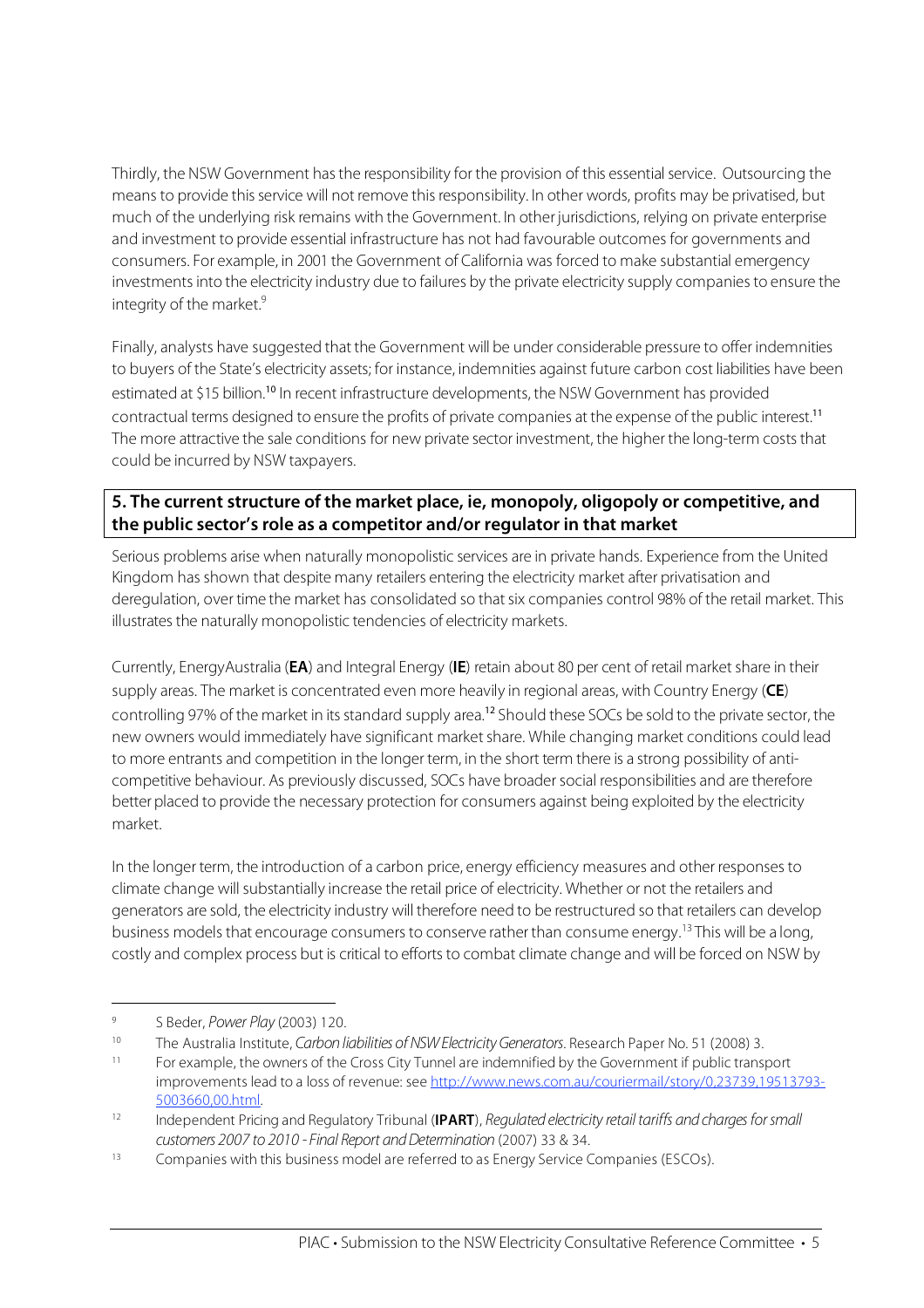Federal initiatives (especially the National Emissions Trading Scheme [NETS] and the Mandatory Renewable Energy Target [MRET]) as well asthe State's own greenhouse emissions target.

Much of the cost of this transformation will be paid for by consumers. However, given the increasing urgency of making significant reductions in emissions, it islikely that the costs will be lower if work begins on industry restructure sooner rather than later.<sup>14</sup> Indeed, restructuring the industry to focus more on energy efficiency may have financial advantages for consumers, by reducing energy bills and making distributed generation (eg, rooftop photovoltaic [**PV**] panels and feed-in tariffs) more attractive.

It will also be necessary to regulate the retail industry to encourage a change of business model; for instance, by introducing a NSW or national energy efficiency trading scheme, perhaps similar to the Victorian Energy Efficiency Trading Scheme (VEET) to be introduced in 2009.<sup>15</sup> Since such schemes inevitably result in higher coststo consumers, PIAC will endeavour to ensure that low-income and other vulnerable consumers are not disadvantaged in this process.

#### **6. The impact on specific groups or regional areas especially those groups or areas that are already disadvantaged. The assessment should include all factors including the real costs of compensation and/or support that will be needed if the role of the public sector were to change**

Customers of Country Energy already pay more because distribution and retail costs are higher in sparsely populated rural and regional areas. This is also why there has been so little competition from other retailers in CE's supply area. It is likely that selling CE will lead to greater pressure for price deregulation in rural and regional NSW. A private retailer may also seek to increase profits by closing rural service centres.

Research into the outcomes for consumers resulting from the privatisation of the Victorian electricity industry has shown that regional consumers have not received the same level of quality improvementssaid to have been delivered to city consumers by privatisation.<sup>16</sup> The quality of service, including hardship programs, currently provided by Country Energy is generally very good, and it isimportant to ensure that consumer satisfaction is maintained.

More generally, it is highly likely that wholesale electricity prices will rise substantially following the introduction of a carbon price. Privatisation islikely to lead to greater pressure for price deregulation, which would also add to price pressure (since the current regulated price is not a maximum). PIAC believesthat continuing the role of the Independent Pricing and Regulatory Tribunal (**IPART**) in setting regulated tariffs isin consumers' best interests.

<sup>&</sup>lt;sup>14</sup> This is because the longer it takes for emissions reductions to begin, the steeper the cuts that are needed over the same period, and thus the more likely it is that there will be more significant costs associated with abatement measures. See, eg, HM Treasury, Stern Review on the economics of climate change, Executive Summary, i-ii & xxvii: www.hmtreasury.gov.uk/independent\_reviews/stern\_review\_economics\_climate\_change/stern\_review\_report.cfm.

<sup>15</sup> For information on VEET, see www.dpi.vic.gov.au/DPI/dpinenergy.nsf/childdocs/- 3F827E74C37E0836CA25729D00101EB0-866B51F390263BA1CA2572B2001634F9- 25F3A72717ED1F21CA2572B2001BF39D?open

<sup>&</sup>lt;sup>16</sup> Consumer Action Law Centre, Electricity Reform in Victoria: Outcomes for Consumers (2006) ii.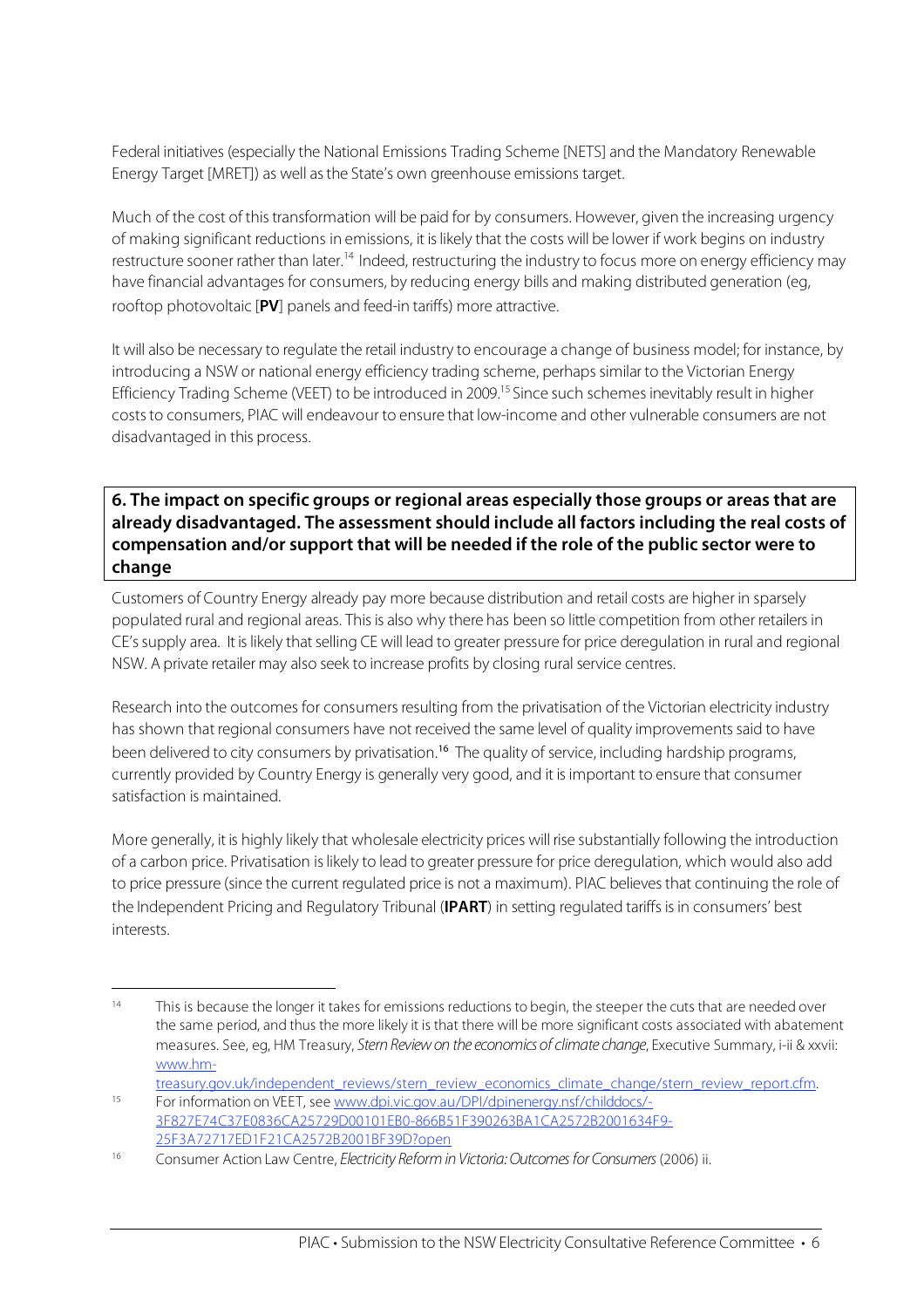If the privatisation plan does proceed, PIAC recommends the following additional consumer protection measures:

- Section 3 of the Electricity Supply Act should be replaced with the energy policy objectives that the Victorian Government introduced at the time the Victorian energy industry was privatised and opened up to full retail competition. These objectives would help to ensure that the original purpose of providing consumers with electricity in a safe and socially responsible manner.<sup>17</sup>
- A 'Three Pillars' policy should be adopted by the NSW Government. That is, the three largest energy supply companies would be prohibited from merging with each other. Although PIAC recognisesthat the Australian Competition and Consumer Commission (**ACCC**) has some powers under the Trade Practices Act 1975 (Cth) to regulate mergers materially affecting competition in an industry, specific electricity industry protection would provide stronger safeguards for consumers. It would also be consistent with procedures in other important industries, such as in the banking industry.
- Removal of the caveat relating to the continued availability of regulated contracts until 2013 'or until [the Government] was satisfied there was sufficient competition in the retail energy market'.<sup>18</sup> Given that the Australian Energy Market Commission's (**AEMC**) Review of the Effectiveness of Competition in the Victorian market found that prices there should be deregulated even though there is effective competition there with a regulated price in place, it is likely that the AEMC will make a similar finding when it does its planned review in NSW in 2009.<sup>19</sup> As Victorian consumer groups have argued, the retention of a regulated price can be an effective means to encourage competition by constituting a 'price to beat'. There is simply no evidence of long-term lower prices for residential consumers following privatisation and deregulation anywhere in Australia. 20
- Establishment of an Electricity Consumers' Fund using part of the proceeds of the leases and sales, to compensate consumers affected by higher prices. The annual interest from a \$1 billion fund could be used to fund:
	- a. Rebates on electricity bills for all concession card holders: either a flat amount such as \$10 per month; a fixed percentage such as 10% of every bill; or a cap to ensure that eligible consumers do not spend more than a fixed percentage of their income (eg, 2%) on electricity.<sup>21</sup>

1. Ensure an efficient and secure energy system – requiring the ongoing investment in the supply of energy and the efficient use of those supplies.

3. Ensure consumers can access energy at affordable prices. The Government is committed to ensuring that all consumers, especially low-income earners, can access essential energy services at affordable prices.

See http://www.dpi.vic.gov.au/DPI/dpinenergy.nsf/childdocs/- 3F827E74C37E0836CA25729D00101EB0?open#key.

 <sup>17</sup> The key objectives for Victoria's energy policy are as follows:

<sup>2.</sup> Ensure those supplies are delivered reliably and safely.

<sup>4.</sup> Ensure our energy supplies and the way we use them are environmentally sustainable and in particular less greenhouse intensive.

<sup>18 &#</sup>x27;Iemma Government Acts to Protect Electricity Consumers', NSW Government media release, 10 December 2007.<br>The AEMC has indicated that the NSM review may be nectnoped until 2010 if the privatication plan proceeds.

<sup>19</sup> The AEMC has indicated that the NSW review may be postponed until 2010 if the privatisation plan proceeds.<br>20 While prices dramad in Victoria after privatisation of the ratail sector in 1005 with increases of 13,170/ th

<sup>20</sup> While prices dropped in Victoria after privatisation of the retail sector in 1995, with increases of 13-17% this year they are now higher than before the State Government 'fattened up' the industry prior to selling it in 1995.

<sup>&</sup>lt;sup>21</sup> There are similar concessions for disadvantaged groups other than pensioners, for example, for holders of Centrelink Health Care Cards, in Victoria, South Australia, Western Australia and the Australian Capital Territory.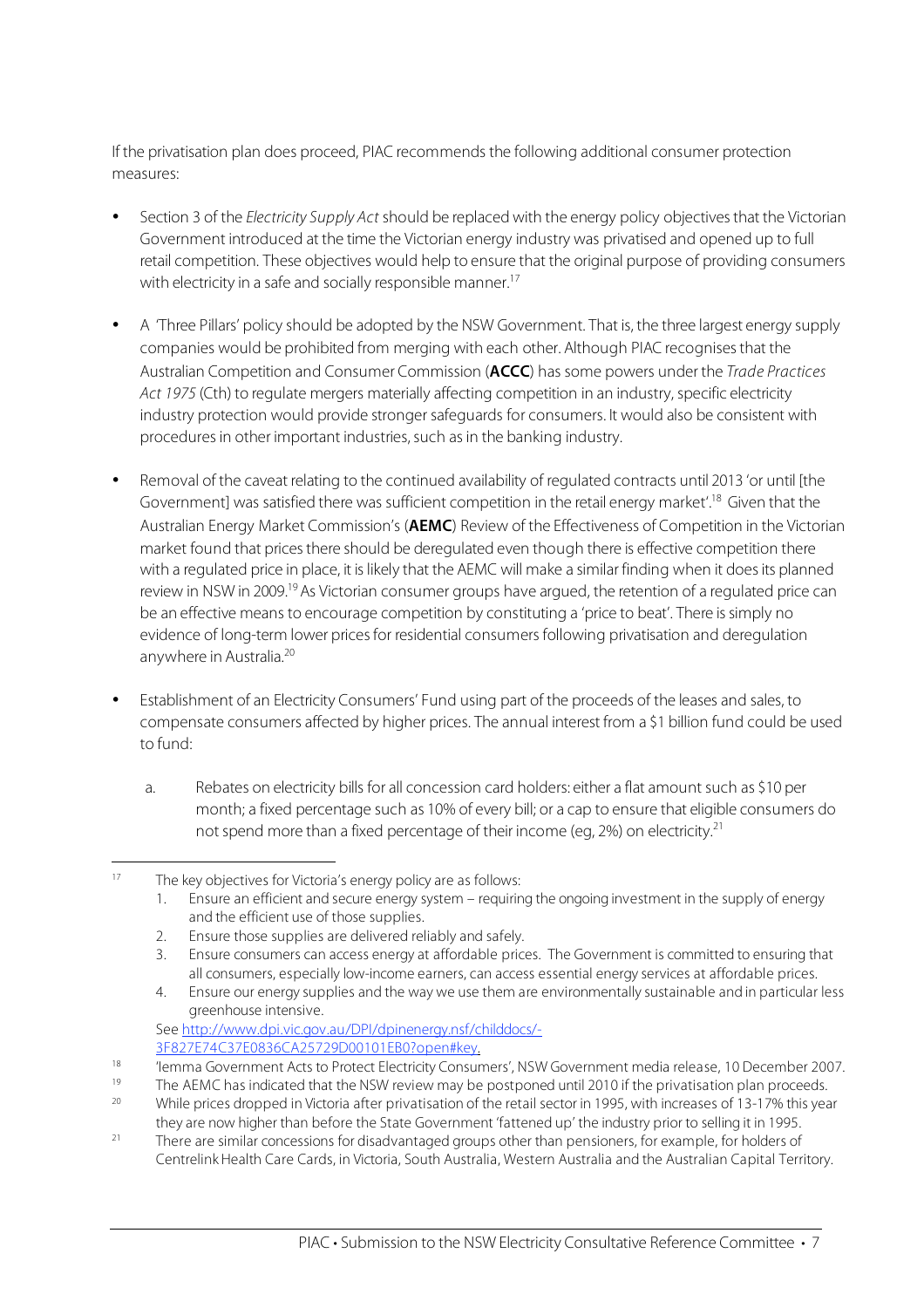- b. Rebates of \$100 on smart meters with in-home displays (the cost of which is estimated at up to \$140). 22
- c. Increasesto the (currently under-funded) Electricity Account Payment Assistance (**EAPA**) voucher scheme (for emergency assistance) from \$7 million to \$20 million, with the voucher value rising from \$30 to \$50 and wider distribution—ie, by all energy retailers instead of welfare agencies.
- d. Audits and refits for low-income households (discussed below).
- As a condition of their licenses, the new retailers and the existing second-tier, ie, non-State-owned, retailers should all be required to set up a customer council (as is currently required of the three State-owned retailers) with an advisory role.
- Changes to the of Retailer of Last Resort (RoLR) procedures so that consumers will not be charged a RoLR transfer fee. 23
- Elimination of early termination fees for residential consumer energy contracts, asthe feesrepresent significant barriers to competition and can adversely affect disadvantaged consumers.
- Tighter regulation of the marketing and selling of electricity products to prevent private companies exploiting residential consumers, particularly those who are vulnerable or disadvantaged.<sup>24</sup>

#### **7. The impact on employment, skills, training and conditions and the protection of the existing workforce and/or the reform of industrial relations practices in any new enterprise or project**

Like UnionsNSW, PIAC is concerned that privatising the electricity retailers will result in a decline in customer service standards, caused by a reduction in the number and quality of workers able to respond to consumer issues.

As observed above, thisis a particular problem for regional areas where the quality customer focused services provided by Country Energy are more likely to be reduced.

Recent research from IPART shows that many private retail companies perform at a lower standard than the

 $\overline{a}$ 

Other categories of recipients in some jurisdictions include holders of Commonwealth Seniors Health Cards and Repatriation Health Cards.

- <sup>22</sup> Reports by consultants for the AEMC's Smart Meters Working Group suggest that, while in-home displays are the feature of most benefit to consumers, their up-front cost is unlikely to be offset by lower consumption and bills within a reasonable period. The provision of a rebate will eliminate the payback period and therefore contribute to lower emissions.
- <sup>23</sup> In its submission to IPART's review of the RoLR Supply Fee for Small Retail Customers, PIAC argued that a fee should not be applied because it is ineffective and inequitable. As an alternative, PIAC recommended that an industry wide RoLR fund should be implemented in order for RoLRs to recover costs. PIAC's submission can be found at: http://www.piac.asn.au/publications/pubs/sub2007112\_20071129.html
- <sup>24</sup> For example, establishment of a 'do-not-knock' register (like the 'do-not-call' register) so that marketers are banned from selling at registered premises; the removal of commission-based marketing to counter the incentive to coerce consumers into signing energy contracts; and evidence that consumers signed a contract with explicit informed consent.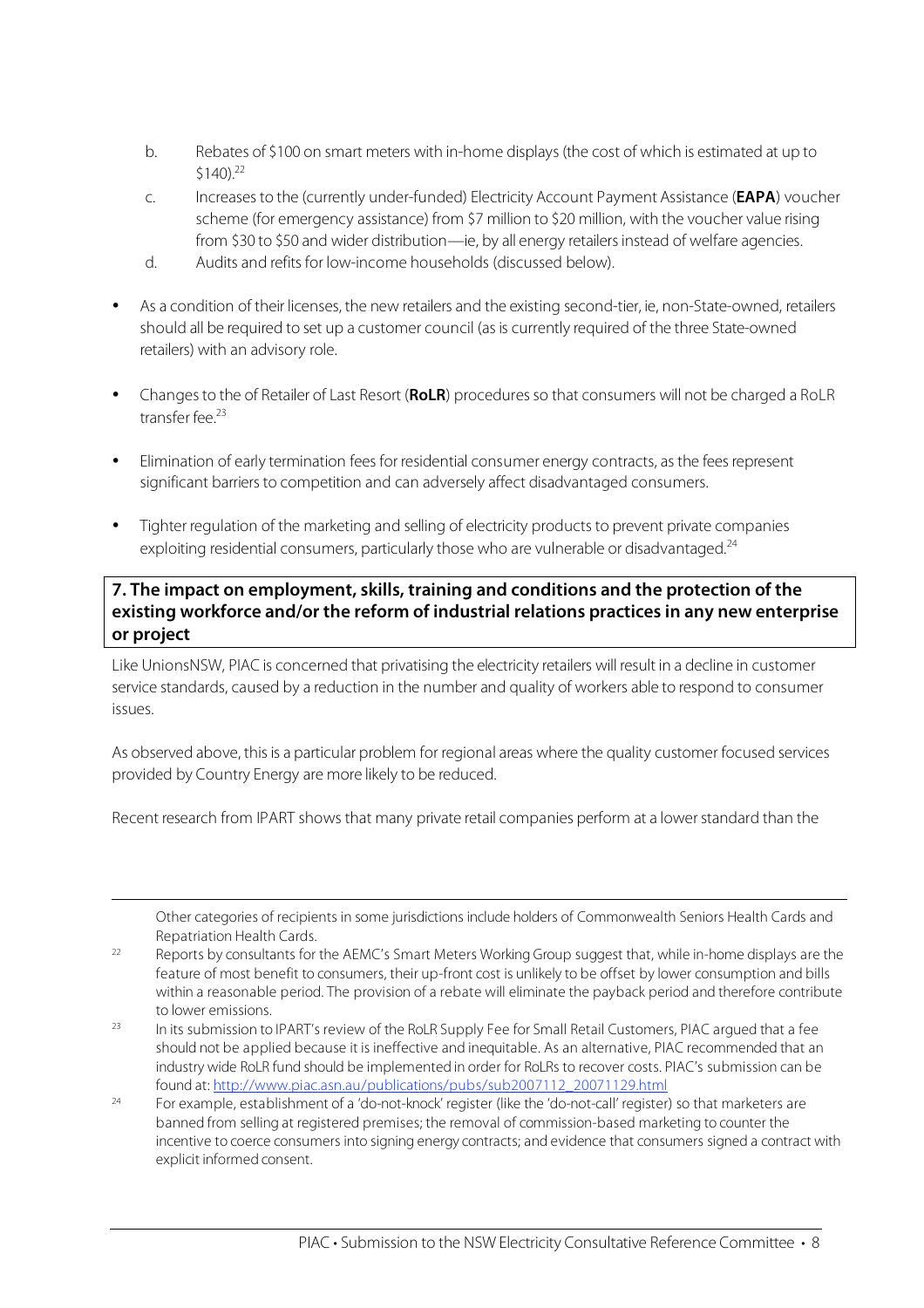SOCs for telephone complaints/enquiries.<sup>25</sup> This disparity may be caused by inexperience in providing services in the industry, but it may also be the result of cost cutting to improve profit margins.

#### **8. The existing competing demands on the NSW public sector and existing budgetary constraints and/or the alternative sources of funds for public sector investment**

The whole privatisation plan is based on the finding of the Owen Inquiry that NSW needs a new baseload power station by around 2014. However, thisfinding was the inevitable outcome of the Inquiry's limited Terms of Reference. Indeed, in itssubmission to the Owen Inquiry, the National Electricity Market Management Company (NEMMCO) pointed out that '[i]t may be uneconomic to meet [the growing need for] additional capacity requirement using baseload plant'.<sup>26</sup> The Owen Report acknowledges that most of the increasing demand is at peak times, but does not seriously consider the possibility of augmenting peaking plant generation only.

Neither did the Owen Inquiry adequately consider the potential role of more investment in, and regulation of, energy efficiency to respond to increasing demand (see response to criteria 9 below). Even if increasing demand requires a new power station, the extra demand is for peakload, not baseload, power, and the private sector is already investing in peakload, for example, TRUenergy's gas-fired plant at Tallawarra, and renewable plants, for example, the proposed Epuron wind farm at Silverton, which will supply four per cent of the State's energy needs, and Origin's recent deal to build five new wind farms with Epuron, without the need for the Government to sell public assets.

The Government's arguments that it needs to lease the generators and sell the retailers in order to encourage new investment and to protect the State's AAA credit rating are therefore spurious. In view of the extent of dividends paid by both sectors to the Government, the possibility that new investment may cost as little as \$4 billion (discussed above), and the extent of investment in new generation capacity already being constructed or committed to by the private sector, it is feasible for both sectorsto remain in public hands without jeopardising the State's finances.

#### **9. The current environmental impact and the need to continue to enhance environmental protection**

The current 'public versus private' ownership debate is perhaps lessimportant than facing the longer term challenge for the NSW electricity industry of how to restructure to face the challenge of a carbon-constrained world; and how to engage and protect consumers in this process. As stated earlier, such major restructuring is likely to be easier to achieve while much of the industry remains in public hands, because it can more easily consider the broader public interest, rather than profit alone.

However, if the plan does proceed, PIAC recommends the following:

• That the NSW Government guarantee that no new coal-fired powerstations will be built. Whether or not the market would avoid such development anyway, such a guarantee would provide the people of NSW with an important reassurance of the Government's commitment to tackling climate change.

<sup>&</sup>lt;sup>25</sup> Compare figures 11 and 12 in Independent Pricing and Regulatory Tribunal, NSW Electricity Information Paper No 1/2008 - Electricity retail businesses performance against customer service indicators.

<sup>26</sup> NEMMCO, Submission to the Owen Inquiry, 28 July 2007, 2: www.dpc.nsw.gov.au/business/owen\_inquiry\_into\_electricity\_supply\_in\_nsw/owen\_inquiry\_submissions.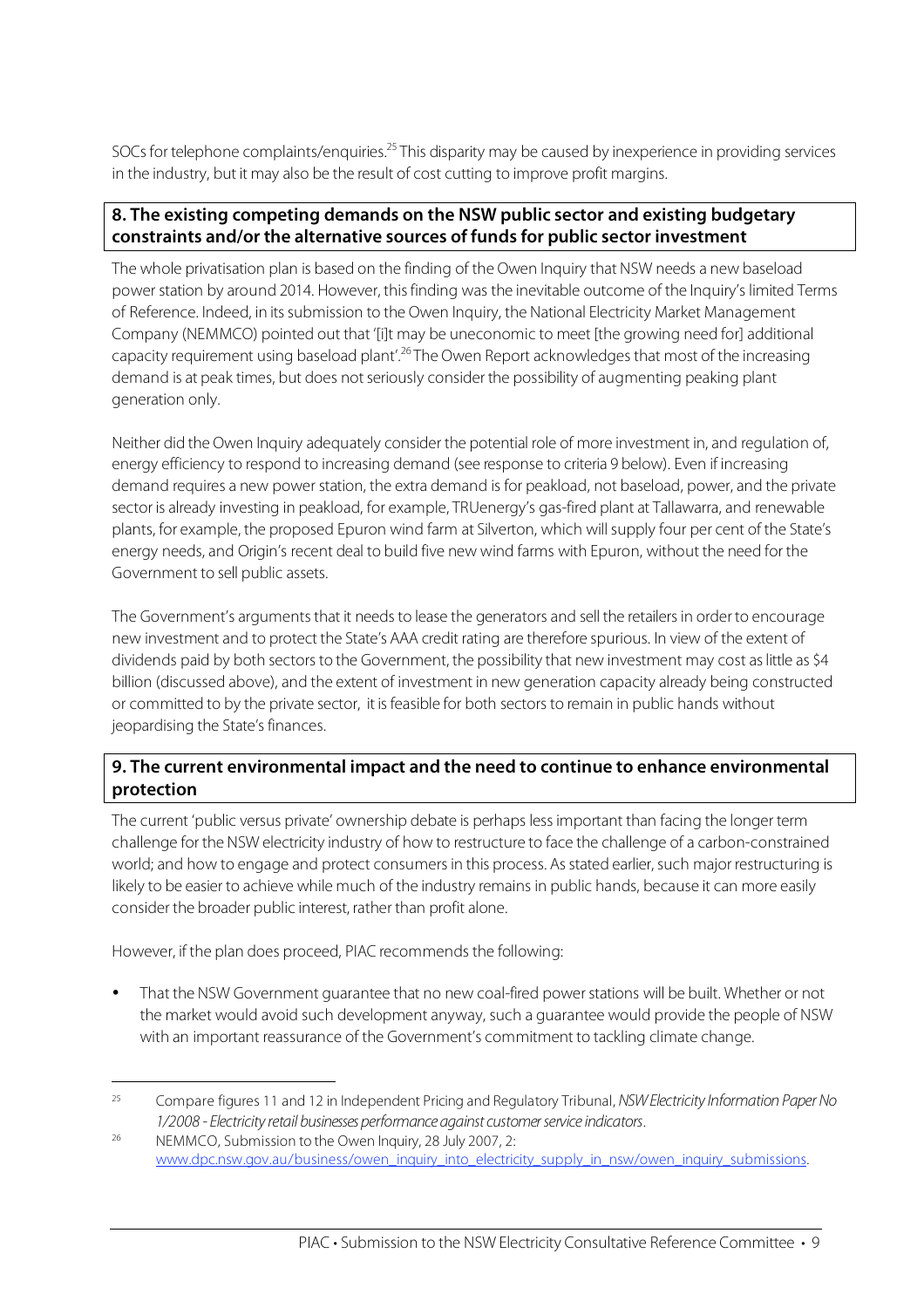- That the NSW Government quarantee that it will give no indemnities to buyers for State-owned assets against the impact of carbon pricing. Thisis critical in ensuring that NSW is able to play its part in the forthcoming National Emissions Trading Scheme from the outset.
- That the NSW Government commit not to support attempts to get a free allocation of emissions permits for generators under NRET.

It is widely recognised that energy efficiency is the cheapest way to reduce emissions.<sup>27</sup> It also benefits consumersthrough lower energy bills. Because low-income households spend a higher proportion of their incomes on energy, improvements in energy efficiency can be socially progressive even when not specifically targeted to them.

The ISF Report identifies considerable savings in energy consumption that could delay the need for a new baseload power station in NSW well beyond 2014. These potential savings are in addition to NSW Government support for the package of measures for delivery of the National Framework for Energy Efficiency Stage Two.

PIAC therefore supports, in principle, the Government's proposal to support the introduction of a national energy efficiency trading scheme as an interim measure until NRET has been operational for long enough to result in substantial energy savings and emissions reductions. PIAC also supportsthe Energy Efficiency Strategy outlined in the privatisation announcement on 10 December 2007.

However, low-income households usually do not have the disposable income to invest in energy efficiency, and therefore require incentives from governments or retailers. Such assistance will be critical in view of the likelihood of substantial retail price rises following the introduction of NRET. PIAC therefore recommends that the proposal for '[a]n energy efficiency audit and refit program for householdsto help low income earners improve the energy efficiency of their homes through practical measures like replacing inefficient appliances'<sup>28</sup> should be funded through the Electricity Consumers' Fund referred to above.

More specifically, PIAC believes that the following criteria should apply to this program:

- All beneficiaries of Centrelink payments other than Family Payments and Family Tax Benefits)<sup>29</sup> should be eligible for the free installation of ceiling insulation (where appropriate) and low-energy lighting and the replacement of electric storage hot water systems with gas or (where possible) solar hot water systems.<sup>30</sup>
- All low-income households not covered above (as assessed by means test) should be eligible for the above initiatives at a fixed, uniform low cost.
- The same initiatives should be installed in all appropriate public housing at no charge to tenants.

<sup>&</sup>lt;sup>27</sup> This is, for instance, the rationale behind the Australian Government's Low Emission Technology and Abatement (LETA) initiative: see www.greenhouse.gov.au/leta.

<sup>&</sup>lt;sup>28</sup> 'Iemma Government announces new Energy Efficiency Strategy', NSW Government media release, 10 December 2007.

<sup>&</sup>lt;sup>29</sup> As an indication, in 1999 there were 1,935,384 people in these categories in NSW: see Australian Parliamentary Library, Recipients of Centrelink Benefits in Commonwealth Electoral Divisions, June 1999, , Research Paper 6 1999-2000: http://www.aph.gov.au/library/Pubs/RP/1999-2000/2000rp06.htm .

<sup>&</sup>lt;sup>30</sup> These are the incentives already available as rebates under the NSW Government's Climate Change Fund, with the addition of the low-energy lighting initiative.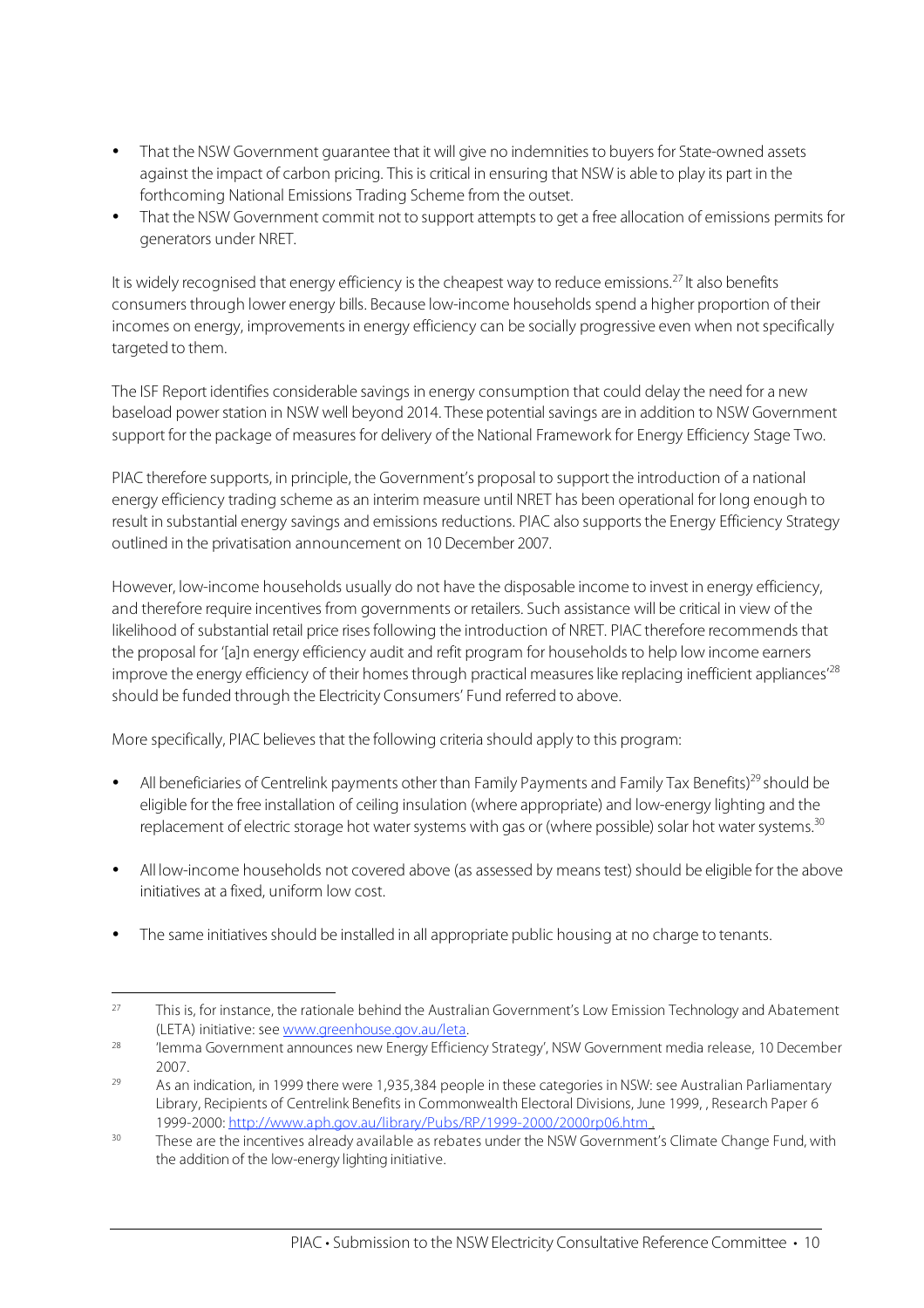- Allthe above recipients of Centrelink benefits and low-income households should be provided with significant rebates for the purchase of new appliances with a minimum of four star energy ratings to encourage the replacement of old, inefficient appliances at a cost commensurate with, or lower than, less efficient new appliances
- Landlords should be required, under the Residential Tenancies Act 1987 (NSW), at the start of every new lease, to install or maintain plumbing products,sanitary ware and whitegoods with ratings of at least four stars under the national Water Efficiency Labelling and Standards (WELS) Scheme. 31

#### **10. The administrative economies of scale and co-ordination that are facilitated by public ownership and control**

Full retail competition was introduced to the NSW the electricity market in 2002. The market currently operates such that SOCs compete against private companies in a competitive market that is regulated by IPART. The purpose of this restructuring was to remove the possibility of market domination. From a consumer perspective, effective regulation and vigorous competition are more likely to deliver benefitsto consumersthan economies of scale resulting from a large market share.

As SOCs currently cannot deliver benefits to consumers through economies of scale, PIAC does not believe privatisation would significantly advantage or adversely affect consumers.

#### **11. Appropriate weighting of long–term as well as short- to medium-term considerations**

Thistopic has been covered in answer to points 4, 8 and 9 above.

#### **12. Where the money is going, ie, ensuring that the proceeds of the disposal of assets are responsibly directed to priority public capital needs**

PIAC believes that the Government has overstated the need for new investment in the electricity industry and the advantagesto the State of privatising the generation and retailssectorsin order to justify a sale that would provide money for other infrastructure projects. PIAC believesthat justifying selling essential service assets, particularly those that provide a steady income stream to the Government, in order to fund investment in other Government assets reflects short-term thinking and fails to properly deal with the economic demands of effective government in NSW. Thisis especially true in view of the fact that, as discussed above, the proceeds of the privatisation may have been recouped in only six years of dividends from ongoing ownership of the generators and retailers.

For example, one of the major new projects that the NSW Government has announced will be funded from the sale proceeds is the extension of the M4 motorway. It is not clear why an essential service relied on by every citizen of NSW should be privatised to fund a toll road used by a minority of Sydney residents, especially given that there are other privately funded toll roads in Sydney.

Notwithstanding, should the privatisation plan proceed, PIAC recommends that some of the proceeds should be used to fund consumer protection, energy efficiency and industry restructuring, as discussed above.

<sup>&</sup>lt;sup>31</sup> See, PIAC, Encouraging consumer benefits in water for tenants: Submission to NSW Office of Fair Trading – Residential tenancy law reform, 21 December 2007: www.piac.asn.au/publications/pubs/sub2007122\_20071221.html.